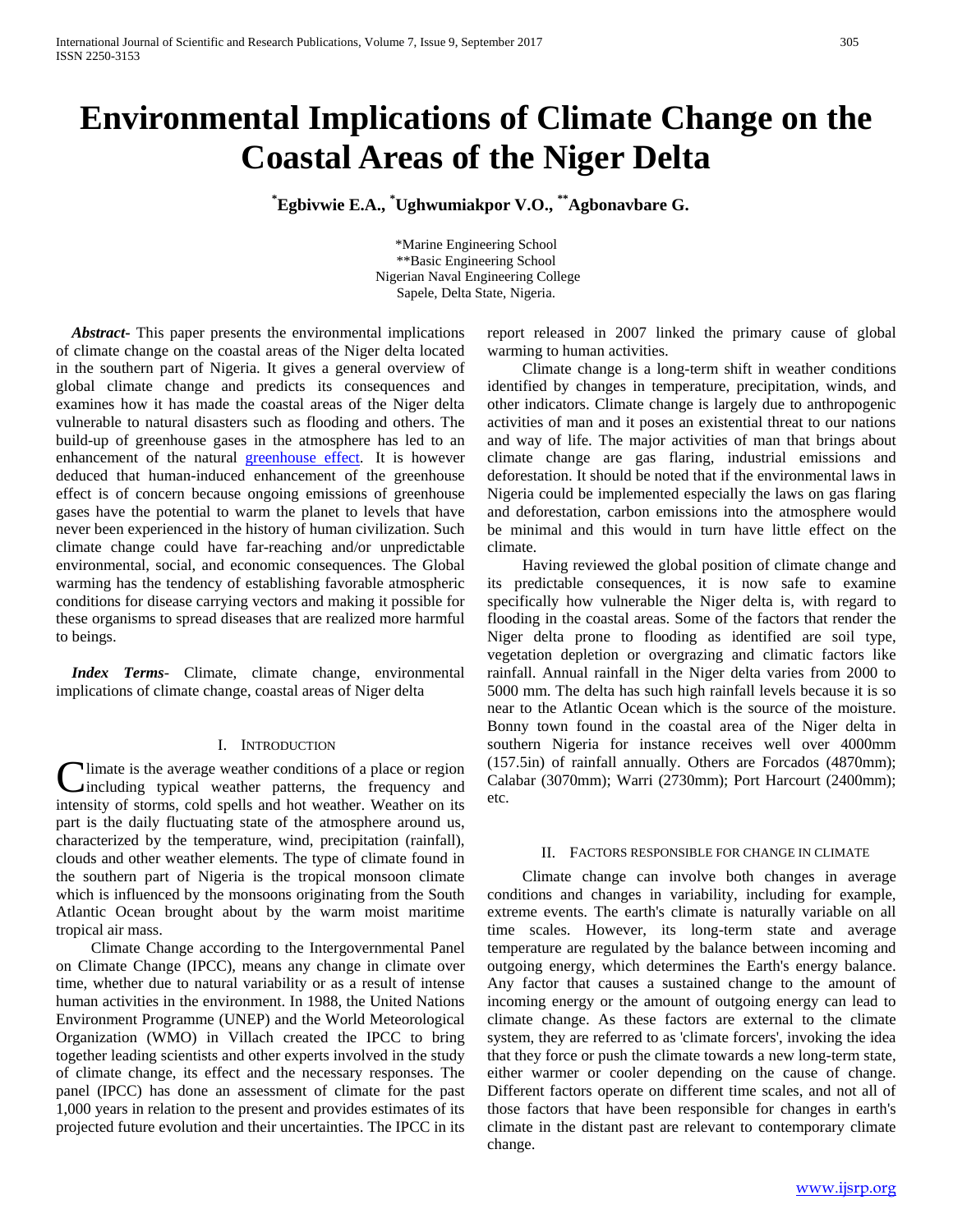Factors that cause climate change can be divided into two categories - those related to natural processes and those related to human activities. In addition to natural causes of climate change, changes internal to the climate system, such as variations in ocean currents or atmospheric circulation, can also influence the climate for short periods of time. This natural internal climate variability is superimposed on the long-term forced climate change.

# **Green house effect**

 The earth's climate is greatly affected by green house effect. This is a phenomenon whereby the temperature of the earth's surface is gradually increased. This happens when the concentration of carbon (iv) oxide  $(CO<sub>2</sub>)$  released into the atmosphere from the burning of fossil fuels rises and thus makes the atmosphere to become transparent to short wave radiation from the sun and opaque to long wave radiation (or heat), which is trapped near the earth's surface. Apart from carbon (iv) oxide, other green house gases or causes of green house effect are: chlorofluorocarbons (CFCs) used in large scale in refrigeration and air-conditioning industries, as well as aerosol sprays and foams; nitrous oxide  $(N_2O)$  released from nitrogenous fertilizers, deforestation and biomas burning; and methane  $(CH<sub>4</sub>)$  from rice fields, cattle, landfills and fossil fuel production.

 In addition to climate change, green house effect also exposes the earth's surface to ultra-violet radiation which is highly injurious to the human and biological life; reduces rainfall and therefore leads to a decrease in the availability of irrigation water, hydroelectric power generation and water for industrial uses; causes a rise in sea level due to melting ice and subsequently flooding and loss of farmlands; reduces agricultural production of crops such as corn, wheat etc.

#### **Solar output**

 Majority of the energy that causes the climate of the surface of the earth to change comes from the sun. The strength of the sun or solar energy output absorbed by the atmosphere is constantly changing and this have an impact on the climate of the earth. Changes in solar irradiance have contributed to climate change over the past century.

## **Earth's orbit**

 The orbit of the earth round the sun is elliptical (not circular) and as such at some particular times the earth maintains an approximately constant distance away from the sun, but at other times when the ellipse is more pronounced, the earth either moves closer to the sun moves further away from it as it navigates around its orbit. When the earth moves closer to the sun, our climate becomes warmer and then colder when it moves away from the sun. Hence the orbit of the earth round the sun results to a change in climate

# **Orientation of the earth's axis**

 The earth is known to rotate around an axis (an imaginary line connecting the north and south poles) that is tilted at an angle. When this angle changes by either increasing or decreasing it causes the seasons to change (summer for instance becomes warmer and winters become colder).

#### **Human activities**

 Respected scientific organizations such as the National Academy of Science, the Intergovernmental Panel on Climate Change (IPCC) and World Meteorological Association (WMO) have all identified climate change as an urgent threat caused by humans that must be addressed. Human activities such as the burning of fossil fuels and the conversion of land for forestry and agriculture have the greatest impact on the atmosphere than any other single human activity. Since the beginning of the Industrial Revolution, these human influences on the climate system have increased substantially. In addition to other environmental impacts, these activities change the land surface and emit various substances to the atmosphere. These in turn can influence both the amount of incoming energy and the amount of outgoing energy and can have both warming and cooling effects on the climate. The dominant product of fossil fuel combustion is carbon dioxide, a greenhouse gas. The overall effect of human activities since the Industrial Revolution has been a warming effect, driven primarily by emissions of carbon dioxide and enhanced by emissions of other greenhouse gases.

 The build-up of greenhouse gases in the atmosphere has led to an enhancement of the natural [greenhouse effect.](http://www.climatechange.gc.ca/default.asp?lang=En&n=1A0305D5-1) It is this human-induced enhancement of the greenhouse effect that is of concern because ongoing emissions of greenhouse gases have the potential to warm the planet to levels that have never been experienced in the history of human civilization. Such climate change could have far-reaching and/or unpredictable environmental, social, and economic consequences.

# **Deforestation**

 The earth is protected by forests by helping to absorb the massive amounts of carbon dioxide  $(CO<sub>2</sub>)$  which is the most abundant type of pollution that causes climate change. Forests are currently being destroyed at an alarming rate through logging and clearing of land for agricultural and livestock uses. These activities releases huge amounts of carbon dioxide and other harmful greenhouse gases into the atmosphere, and also reduces the region's ability to absorb carbon pollution.

#### **Other factors**

 Carbon dioxide is the main cause of human-induced climate change. It has been emitted in vast quantities from the burning of fossil fuels and it is a very long-lived gas, which means it continues to affect the climate system during its long residence time in the atmosphere. However, fossil fuel combustion, industrial processes, agriculture, and forestry-related activities emit other substances that also contribute to climate change. Some, such as nitrous oxide, are long-lived greenhouse gases like carbon dioxide, and so contribute to long-term climate change. Other substances have shorter atmospheric lifetimes because they are removed fairly quickly from the atmosphere. Therefore, their effect on the climate system is similarly shortlived. Together, these short-lived climate forcers are responsible for a significant amount of current climate forcing from anthropogenic substances. Some short-lived climate forcers have a climate warming effect (positive climate forcers) while others have a cooling effect (negative climate forcers).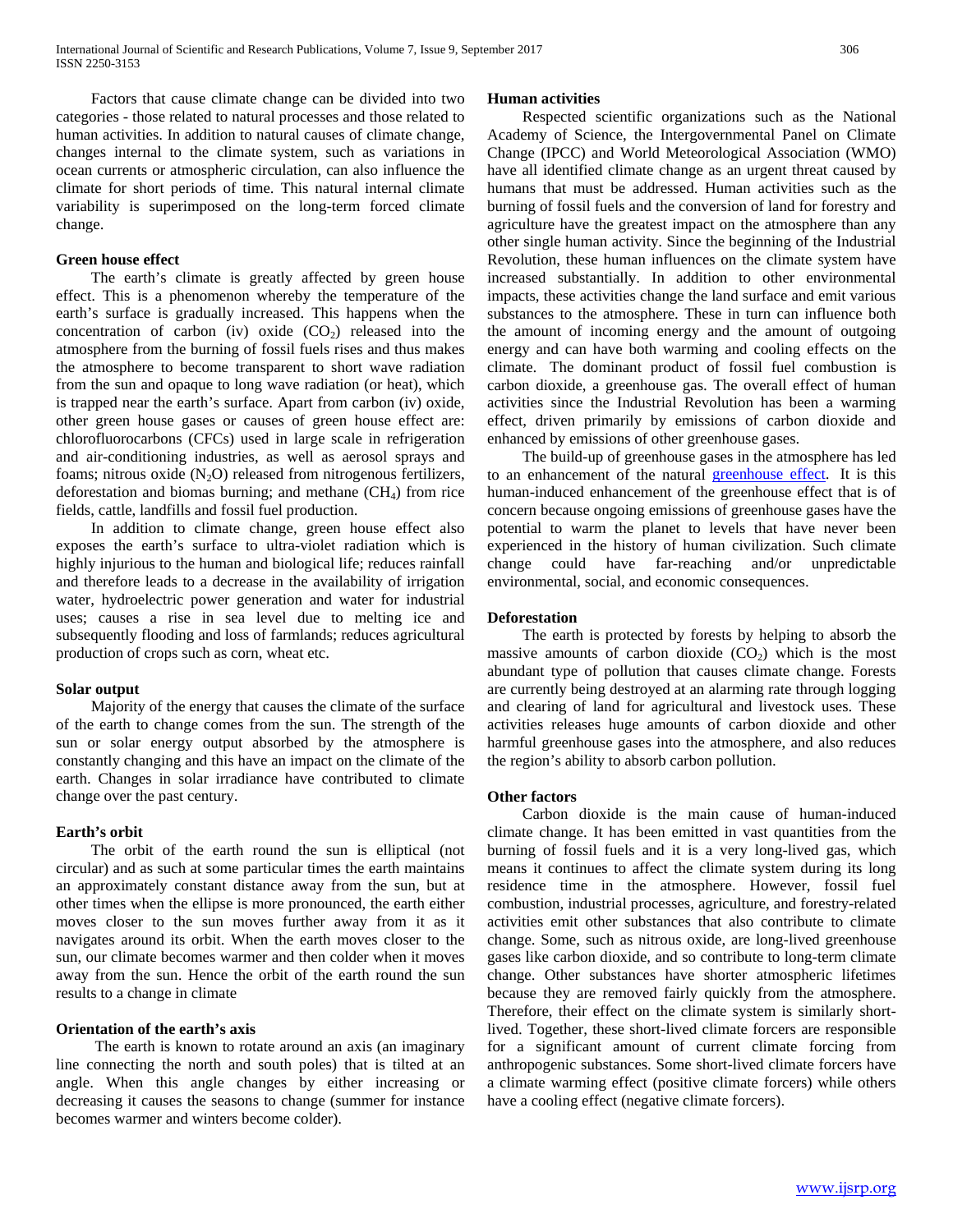If atmospheric levels of short-lived climate forcers are continually replenished by ongoing emissions, these continue to exert a climate forcing. However, reducing emissions will quite quickly lead to reduced atmospheric levels of such substances. A number of short-lived climate forcers have climate warming effects and together are the most important contributors to the human enhancement of the greenhouse effect after carbon dioxide. This includes methane and tropospheric ozone; both greenhouse gases and black carbon, a small solid particle formed from the incomplete combustion of carbon-based fuels (coal, oil and wood for example).

 Other short-lived climate forcers have climate cooling effects, most notably sulphate aerosols. Fossil fuel combustion emits sulphur dioxide into the atmosphere (in addition to carbon dioxide) which then combines with water vapour to form tiny droplets (aerosols) which reflect sunlight. Sulphate aerosols remain in the atmosphere for only a few days (washing out in what is referred to as acid rain), and so do not have the same long-term effect as greenhouse gases. The cooling from sulphate aerosols in the atmosphere has, however, offset some of the warming from other substances. That is, the warming we have experienced to date would have been even larger had it not been for elevated levels of sulphate aerosols in the atmosphere.

# III. IMPLICATIONS OF CLIMATE CHANGE ON THE COASTAL AREAS OF THE NIGER DELTA

# **Global warming of coastal areas**

 Observations over the years has shown an increased global mean temperature, commonly referred to as global warming, and this already has significant impacts on environmental and human life. Studies by the IPCC Fourth Assessment show that most of the observed increase in global average temperatures since the mid-20th century is very likely due to the observed increase in human greenhouse gas concentrations, which if not checked on time could cause further severe damage to the ecosystem which have already been destabilized. The greenhouse gases attack the ozone layer which now allows ultra violet rays which ordinarily would not adversely affect the earth now directly hit the earth's surface causing the ambient temperature to be astronomically high. The increase in global temperature is significantly altering the climate of the earth, resulting in more extreme and unpredictable weather as evidenced by the frequent occurrence of heat waves and record droughts followed by intense rainfalls.

# **Erosion of coastal areas**

 Some parts of the Niger Delta are usually subjected to seasonal flooding when rivers overflow their banks. Given the scientific prediction of sea level rise that would be occasioned by climate change, it means that, the lowlands of the Niger Delta shall be exposed to higher risks with increasing change in climate. This paper discusses the relationship between climate change and riverine/coastal flooding. It also gives background information and situates the vulnerable nature of the Niger Delta within the context of global atmospheric warming.

 The Intergovernmental Panel on Climate Change has linked the rise in sea level to climate change. Between 1960 and 1970, a mean sea level rise of 462mm was recorded along the Nigerian coastal waters. Flooding of low-lying areas in the Niger Delta

region has been observed. Settlements in the coastal region have been uprooted by coastal erosion. In some places, especially in Forcados, some oil wells have been lost to the ocean due to erosion. The overflow arising from the rise in sea level will increase problems of floods, intrusion of sea-water into fresh water sources and ecosystems, destroying such stabilizing systems as mangroves, and affecting agriculture, fisheries and general livelihoods. Coastal vegetation, especially the mangroves, has been lost to coastal erosion. The Niger Delta could lose over 15,000 square kilometers of land by the year 2100 with a 1000mm rise in sea level. Moreover, it is predicted that Nigeria will lose a huge amount of money as a result of the sea level rise while majority of the people of the Niger Delta will be displaced due to the low level of the region.

# **Flooding of coastal areas**

 Climate change leads to flooding in the southern part of Nigeria, especially in the coastal regions of the Niger Delta. In many communities in the Niger Delta region, several houses have been abandoned by the owners due to floods resulting from heavy and brief rainfall, and many more areas in the region are vulnerable to floods. Owners of the affected houses did not anticipate the problem they now find themselves when their houses were being built. Occupants of some of the affected houses, who are unable to relocate for financial reasons, will have to cope with the situation. This makes them vulnerable to different kinds of water-related disease such as malaria, dysentery, cholera, and diarrhea. Trauma resulting from the problem can lead to non-pathogenic diseases such as hypertension and diabetes. In some other instances, some areas are cut off from other parts of the community as a result of flood.

## **Change in the pattern of rainfall**

 Meteorological data have shown that rainfall pattern in Nigeria has changed in the past decades. The decline in rainfall in Nigeria started at the beginning of the 1960s when a decade of relatively wet years ended. The persistent decline in the last two decades in Nigeria is an indication of an abrupt change in climate. Moreover, there is change in the timing of rainfall and farmers can no longer predict the rain and know precisely when to plant their crops. This is already having an impact on food security, especially in the Niger Delta where rain-fed agriculture is practiced. Farmers in the region begin cultivation at the end of the dry season, when the rain begins to fall. They plant their crops after the first or second rain in the month of March, and sometime in April. After the first rain, the rain falls periodically until the months of June/July (the peak of the rainy season). The amount of rainfall within the period before the peak is needed for the optimum performance of many crops. Because of the change in rainfall pattern, farmers who plant after the first or second rain run into huge losses when the rains are delayed beyond the usual due to climatic changes. The crops are scorched causing huge economic loss.

## **Outbreak of diseases and famine**

 Global warming has the tendency of establishing favorable atmospheric conditions for disease carrying vectors and making it possible for these organisms to spread diseases. What this means is that in developing countries, this will lead to higher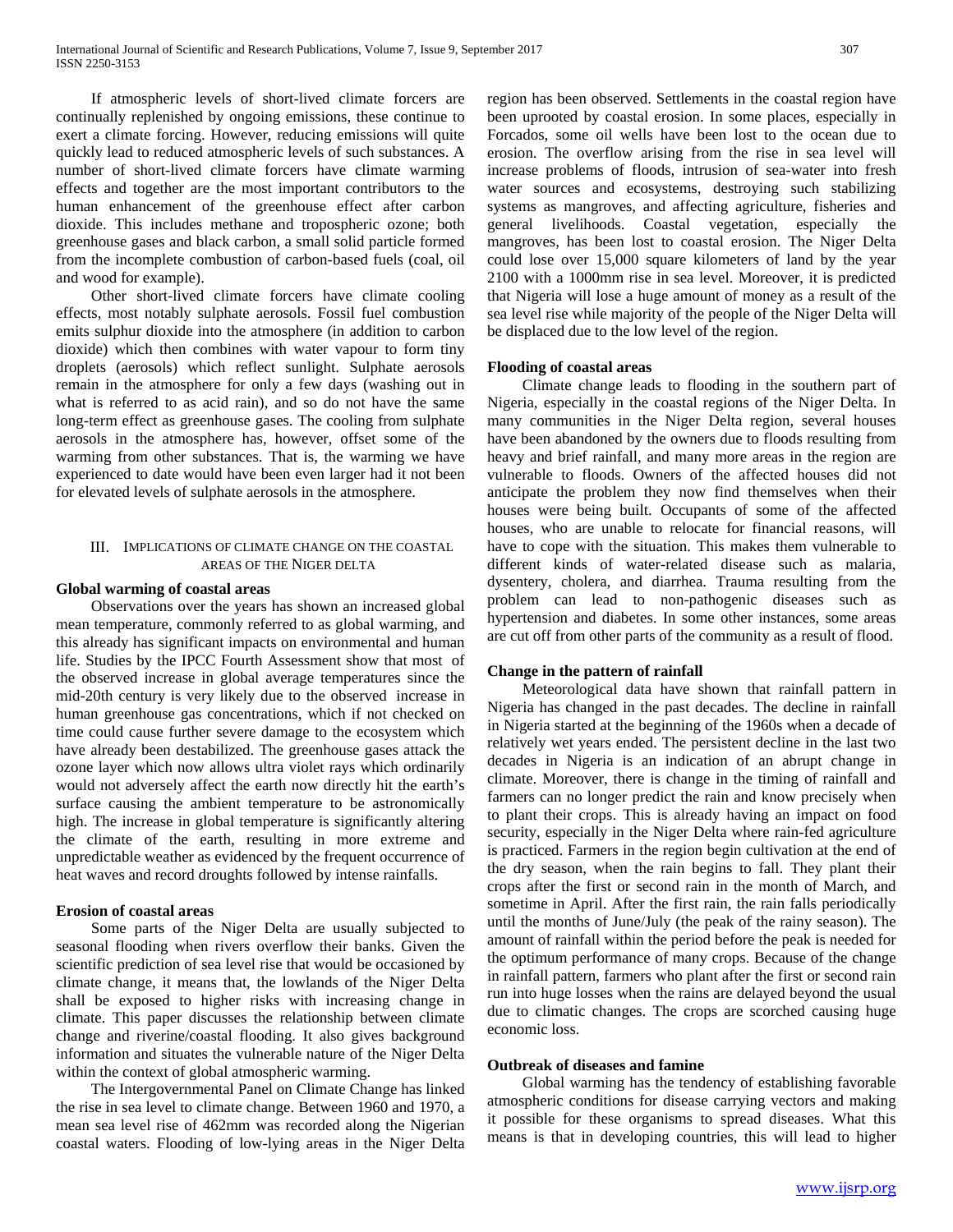incidences of disease outbreak while the developed countries where diseases have been controlled would spend more money keeping out these disease bearing insects. Some species of fish and vegetation can no longer be found in some Niger Delta communities as there is massive migration of fishes while their structures suffer adverse degradation within few years of erecting them.

## **Change of habitat**

 Climatic change also affects the flora and fauna in the Niger delta by changing their life cycles and causing increased migration to more conducive areas for the organisms.

# **Acid rain**

 Another effect of climate change in the coastal areas of the Niger delta is acid rain. This result when sulphur (iv) oxide  $(SO<sub>2</sub>)$ released into the atmosphere through the burning of fossil fuels gets oxidized to sulphur trioxide  $(SO<sub>3</sub>)$  by a process known as photochemical oxidation. The  $SO<sub>3</sub>$  formed further combines gradually with with atmospheric water to form tetraoxosulphate (vi) acid  $(H_2SO_4)$  which falls back as rain (acid droplets). Acid rain has the potential of virtually destroying everything it comes in contact with and has also has the tendency of polluting groundwater through seepage. It results in the death of fishes prevents their eggs from fertilizing and producing more fishes; it reduces the fertility of the soil and crop yield; it is responsible for the dissolution of metals (such as mercury, lead in the earth's crust) which then enters into the body fishes and later on humans; and also lead to the damage of monuments and buildings.

# IV. COPING WITH CLIMATE CHANGE IN THE COASTAL AREAS OF THE NIGER DELTA

#### **Source of livelihood**

 Many people in the Niger delta whose source of livelihood once depended on natural sectors such as farming and fishing had to change their means of livelihood. Because of the degradation of their environment, they can no longer engage in farming and fishing. For this reason, many are now traders, dealing on different kind of goods. Few persons work in the civil service, still fewer ones are employed by the multinational oil companies operating in the area. Many engage in multiple activities in other to increase their income. Change in means of livelihood has led to the rate of rural-urban migration; it has also affected the workforce in the rural communities and subsequently affecting agricultural production.

## **Floods**

 To cope with the persistent flooding in the region, the use of pedestrian bridge has been developed locally so that the affected areas can have access to other parts of the community to enable them carry out their daily activities. The pedestrian bridge are made of wood, in some other cases they are constructed with earth materials such as sand, pieces of broken building blocks or granite stones. The bridges are constructed on community efforts and initiative, usually after waiting for the government for a long time without results. The bridges constructed with wood have one disadvantage; wood is biodegradable and thus have short life span. Those constructed by heaping sand are soon eroded by water.

## **Rainfall pattern**

 Because of the uncertainties in predicting the rain, farmers now delay their time of planting. After the first or second rain, they watch the rain for some time to ensure that the rain fall regularly enough before planting. They do this to prevent their crops from being killed when rain is delayed. Another way farmers in the region are overcoming this problem is by the use of fast-maturing varieties. Fast-maturing varieties of maize with high yields have been introduced and are being used by farmers. The risk involved in this strategy is that local species are being displaced by these species, though some farmers still cultivate the local ones. In future, new species may completely displace local species; this may lead to the extinction of local ones. It is important that the right mechanisms are put in place to protect local species from extinction.

#### V. CONCLUSION

 When we refer to climate change in the coastal areas of the Niger delta, the first thing that comes to mind is gas flaring, the next is deforestation, which is massively going on in the area covered by this paper. The reason is because the factors mentioned above contribute enormously to the carbon levels in the atmosphere. Deforestation in particular poses a lot of danger in the sense that the forest acts as a carbon sink, when the forest is destroyed; the carbon in there is released into the atmosphere. Deforestation and gas flaring are the major contributors to carbon emissions in the coastal areas of the Niger delta.

#### REFERENCES

- [1] Ashton-Jones, N. (1998). "The Human Ecosystems of the Niger Delta-ERA handbook". Kraft books limited, Ibadan.
- [2] Oku, H. B. (2003). "The Niger Delta Environment, Its Local Geography". Prelyn Publishers, Port Harcourt
- [3] Awosika, L. F., French, G. T., Nicholls, R. J. and Ibe, C. E. (1992). "The Impact of Sea Level Rise on the Coastline of Nigeria"*.* In Proceedings of IPCC Symposium on the Rising Challenges of the Sea. Magaritta, Venezuela. (14-19 March, 1992).
- [4] Zabbey, N. (2006b). "Rainfall, Flooding and Climate Change: Implication for the Socio-Economic of Port Harcourt". Paper presented at a round table discussion of Civil Society Organization in Rivers State, organized by Kebetkeche Women Development and Resources Centre, ERA Conference Room, Port Harcourt. (September 28, 2006).
- [5] Okali, D and Eleri, E. O. (2004)." Climate Change and Nigeria: A guide for Policy Makers". The publication of the Nigerian Environmental Study Action Team (NEST).
- [6] Uyigue, E. and Agho, M. (2007)." Coping with Climate Change and Environmental Degradation in Niger Delta of Southern Nigeria". A publication of the Community Research and Development Centre, Nigeria.
- [7] Basil, O. (2001). " Shell Nigeria Corporate Strategy for Gas Flaring". Paper presented at a seminar in Norway, ( June 18-19, 2001). Environmental Rights Action (ERA) and the Climate Justice Programme (2005). "Gas flaring in Nigeria", A Human Rights, and Environmental and Economic Monstrosity. Amsterdam, the Netherlands.
- [8] http://www.cometonigeria.com/nigeria/climate.html